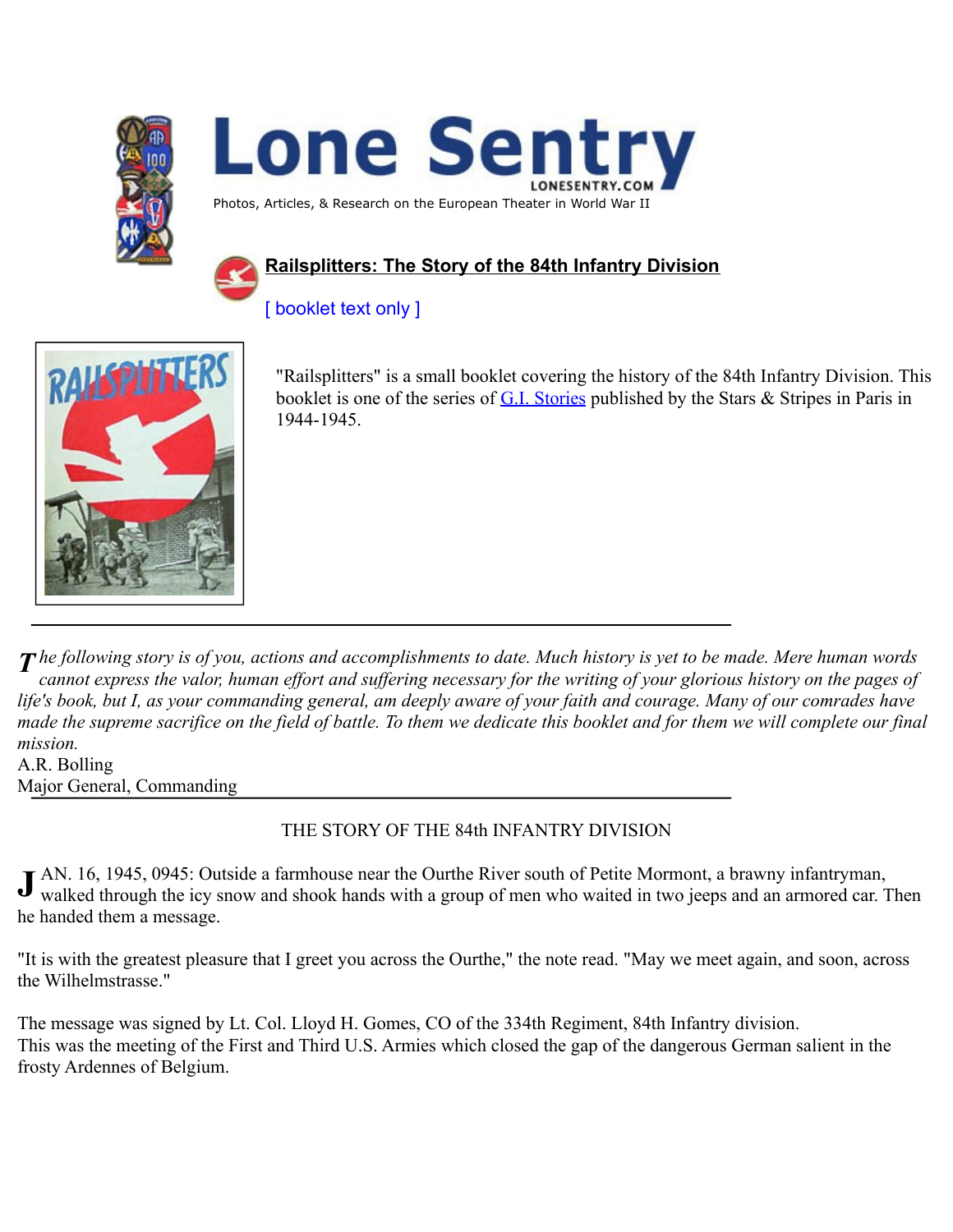One month earlier, Field Marshal Gerd von Rundstedt had launched his mighty counter-offensive designed to split the Allied armies in the north. For the Allied nations, end of a particularly anxious phase of the war. For doughs of the 84th, it climaxes two months of savage fighting which saw them strike powerful blows in three critical sectors of the Western Front.

Led by Maj. Gen. (then Brig. Gen. A.R. Bolling, they had made a record crossing of the English Channel to rush into furious battle in the Geilenkirchen sector of the Siegfried Line.

Operating with the Second British and Ninth U.S. Armies, Railsplitters of the 84th took Geilenkirchen, then second largest German town to fall to the Allies, and proceeded to knock out 112 pillboxes and bunkers in Hitler's West Wall. Trouble-shooters in Germany, they were chosen for the important job of cracking what had been a stalemate. Hardfighting men from all the states did their job well -- a fact which Germans tacitly admitted when they dubbed 84th doughs "Hatchet Men" for the way the division hacked through the Siegfried Line.

Then Germans drove into the Ardennes through a lightly-held line in the First Army sector, pushed towards the historic Meuse River. Called on again as trouble-shooters, Railsplitters were pulled from the Siegfried Line and sent to the Ardennes.

Although they faced numerically superior forces, men Of the 84th, their flanks unprotected, made a rock-like stand south of the important road center of Marche. Facing the main German threat, these offensive-minded doughs lashed back with a vengeance, virtually destroying one of the Wehrmacht's panzer divisions.

The German drive halted, the 84th was shifted to the northern side of the Bulge von Rundstedt had created. Less than two weeks later, it helped smash the Germans back across the Ourthe River.

Railsplitters now had driven to a meeting with Third Army. The infantryman who walked out from the farmhouse on the Ourthe was Lt. Byron Blankenship, Texarkana, Ark., leader of a 32-man patrol from the 334th. The men waiting for him were members of Third Army's [11th Armd. Div.](http://www.lonesentry.com/gi_stories_booklets/11tharmored/) In the distance, they could hear scattered shots as the defeated Wehrmacht retreated to the German frontier.

With bullets and bayonets, the 84th stood squarely behind Col. Gomes in his expressed wish for an early meeting across the Wilhelmstrasse.

## RAILSPLITTERS SHARPEN AXE FOR GEILENKIRCHEN

HEN known as the Lincoln Division, the 84th had landed at Cherbourg and Le Havre in World War I, eager for action The Kaiser's armies. Most of the 1918 Railsplitters got their chance at combat but not as a unit. The Meuse-<br>Tagainst the Kaiser's armies. Most of the 1918 Railsplitters got their chance at combat but not as a unit. The Me Argonne offensive and an epidemic of influenza had created a vast manpower shortage, and the 84th, like many other divisions, was used as a reinforcement pool.

The new 84th was activated Oct. 15, 1942, at Camp Howze, Tex., about 60 miles north of Dallas. Then, as now, it was composed of the 333rd, 334th and 335th Inf. Regts.; 325th, 326th, 327th and 909th FA Bns.; 309th Engr. Combat Bn.; 309th Med, Bn.; 84th Sig. Co.; 784th Ord. Light Maintenance Co.; 84th QM Co.; 84th Recon Troop. Basic training for the division's 16,000 men began Jan. 4, 1943. It was cold on the wind-swept plains of north Texas, sharp foretaste of what was to come two years later in the Ardennes.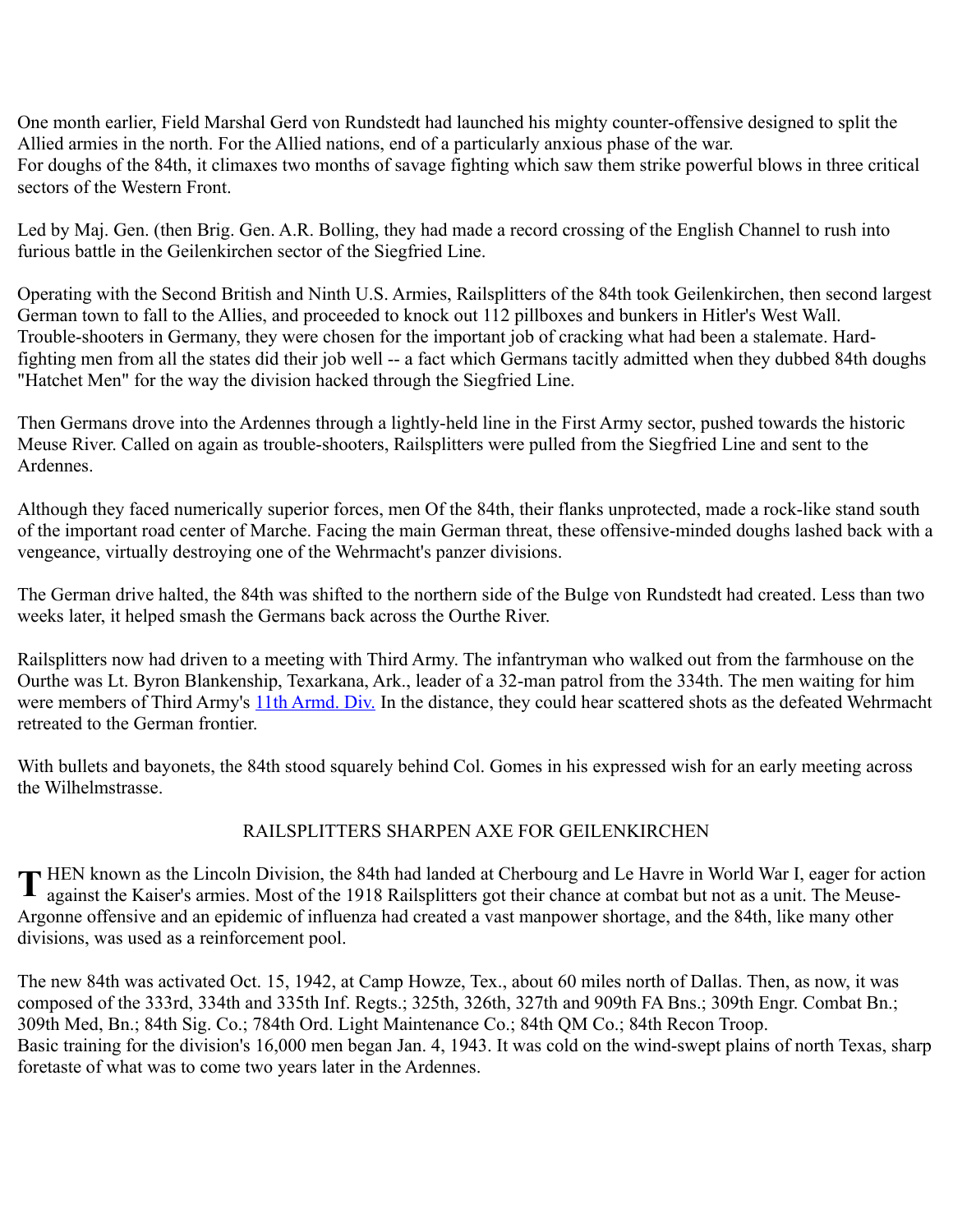From Camp Howze, the 84th went to the Louisiana Maneuver Area for eight weeks of large scale war games beginning Sept. 19, 1943. So-called "free maneuvers," combining the operations of infantry, artillery, tank destroyers and other branches, climaxed the training.

Brig. Gen. Nelson M. Walker, then Asst. Division Commander, hailed Railsplitters as the "first team" on maneuvers, predicted they would see combat in 1944.

During maneuvers, Gen. Bolling joined the division as assistant commander, succeeding Gen. Walker, who went with another division and was killed in action.

The 84th moved to Camp Claiborne, La., following maneuvers. This was the one-time home of the 164th Inf. Regt., which fought at Guadalcanal, the 34th Inf. Div. and the **82nd Airborne**, veterans of fighting in Europe. In February 1944, regiments went out into swamps and hills around the camp for unit training to test the effectiveness of individual platoon leaders. Unit leaders were strictly on their own. Virtually all movements were made at night, camouflage was emphasized, at all times. To accustom men to battle conditions, units were limited to one jeep each. Map reading, patroling and security measures were stressed.

April saw the entire division in the field for the first time since maneuvers, signaling the start of a series of problems which featured development of attack against outpost lines and conducting active patroling and air reconnaissance. To avoid losses in future amphibious operations, hundreds of Railsplitters learned to swim at Valentine Lake. Doughs received training in air transport operations, including the use of parachutes and securing of equipment in planes. Several important administrative changes were made. In April, the division's first chief of staff, Col. Charles Barrett, was made CO of Div. Arty. Col. (then Lt. Col.) Louis W. Truman joined the Railsplitters in May to succeed Col. Barrett. Gen. Bolling took over division command June 15.

With all phases of their training complete, Railsplitters left Camp Claiborne in September for their staging area, Camp Kilmer, N.J. By Oct. 1, they were in England.

Crowded conditions at Cherbourg altered the original plan of landing at the Normandy port. Troopships docked instead in England. One of the 84th's transports was the first troopship to enter the English Channel and land at Southampton in World War II.

Their headquarters at Winchester, Railsplitters remained in England for a month. Mines and military police schools were conducted, The division supplied personnel necessary for ten provisional Quartermaster truck companies formed to assist in the operation of the famed Red Ball Express, shuttling supplies to fighting fronts.

T Cherbourg, Brig Gen. John H. Church, former 45th Inf. Div. regimental CO, joined the advance detachment of A T Cherbourg, Brig Gen. John H. Church, fo<br>Railsplitters as Asst. Division Commander.

The bulk of the division, preparing for action, waited word that would start it to the combat zone. Orders came in late October. First units landed, at Omaha Beach Nov. 1 with the remainder arriving the next three days. Crossings were made in LSTs, LCTs and Liberty ships.

Wasting little time, doughs sped through France and Belgium into Holland. Rarely had a division been moved from the States to the flaming Western Front with such speed as the 84th's. Within a week after the division CP was set up, Railsplitters were attacking one of the strongest sectors of the Siegfried Line.

For some time, Allies and Germans had been swapping punches along the northern sector of the Siegfried Line with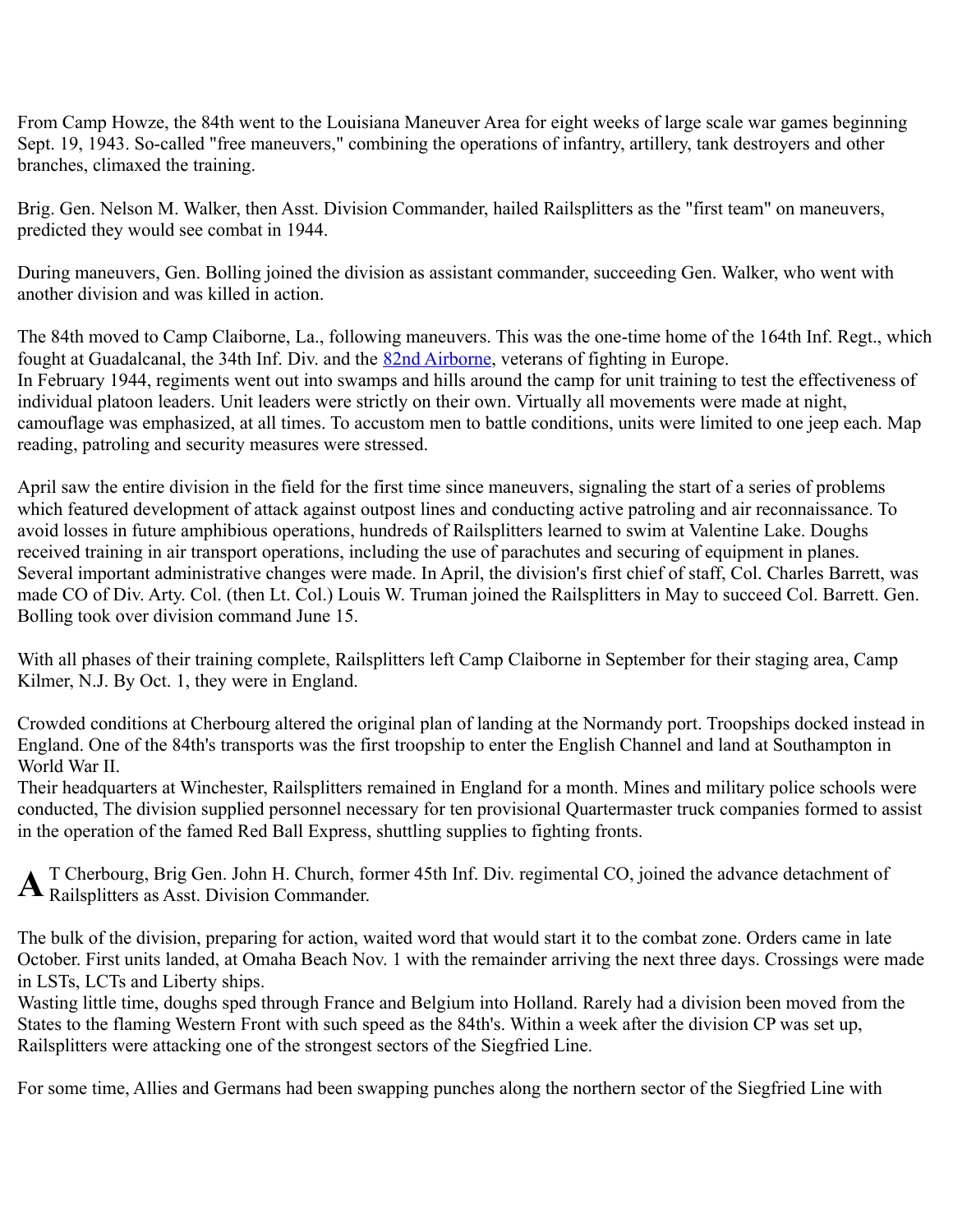neither side able to land a solid blow. Jutting out into Allied lines the enemy salient at Geilenkirchen, a mining and transportation center with a population of 20,000.

Germans were just as determined to hold the city as the Allies were to take it, and they prepared for a fight to the death. Pillboxes, fire trenches, mine fields, tank ditches, dragon's teeth and concrete shelters studded the area around this anchor of the Siegfried Line.

Joes of the 84th, untried in combat but anxious to see how they stacked up against the vaunted Wehrmacht, were given the job of breaking the stalemate. For men whose combat experience had been limited to mock skirmishes in Louisiana swamps, it was a large order.

Loaned to the Second British Army for the operation, the 84th hit the Siegfried with two of its regiments, the 333rd and 334th, and attached Sherwood Yeoman Rangers. Its 335th was working, with the 30th Inf. Div. FIRST OBJECTIVE "A PERFECT OPERATION"

O the 334th Inf. went the distinction of being the first 84th unit to seize the initiative in the Geilenkirchen sector. It T O the 334th Inf. went the distinction of being the first 84th unit to seize the initiative in the Geilenkirchen sector. It jumped off at 0700 Nov. 18 to take Prummern. Subsequent thunderous action demonstrated the divisi spirit.

When their tank support bogged down in mud, 334th doughs, guns blazing under a pale November sun, poured through two gaps in an enemy mine field near Breil, knocked out pillboxes to their right, cut the road between Geilenkirchen and Immendorf, then charged into Prummern.

These were men who had seen New York and London sights just a few short weeks before. A dazed German officer said: "We knew we were facing new troops and expected it to be easy, but these men fight better than any troops I saw in Africa, Russia and France."

By evening, the 334th had moved through Prummern and occupied high ground before Geilenkirchen. Germans scratched 450 more names from their company rosters. Three hundred and thirty German fighting men huddled behind barbed wire in the 334th PW cage.

Fighting raged through the night in heavy-defended Prummern. From this knock-down, drag-out fight emerged the 84th's first heroes of World War II.

Lt. Carl C. Palm, Brooklyn policeman, cut off from the rest of his anti-tank platoon, climbed into a loft and spent the night firing into a German CP across the street.

T/Sgt. Ellsworth Dover, Miami, Okla., and his platoon laid a mine field from the front porch of the enemy CP to another house across the street. During the night a Tiger tank plunged into the mines and was wrecked. Typifying the spirit of the 84th, this was just the beginning. Nov. 19, another 84th combat team, the 333rd Inf., launched an attack on Geilenkirchen. Germans, as expected, laid down a gauntlet of fire from pillboxes, machine guns, mortars and 88s, but Co. B smashed ahead to fight its way into the center of town within two hours. Hardly pausing, troops swept on toward Suggerath.

Co. A met stiff opposition, engaged in bitter house-to-house fighting. Germans hurled 88s point blank. Snipers lurked in cellars, church steeples, on roofs. That night 1st Bn. took Suggerath and dug in on high ground to the north, while 2nd Bn.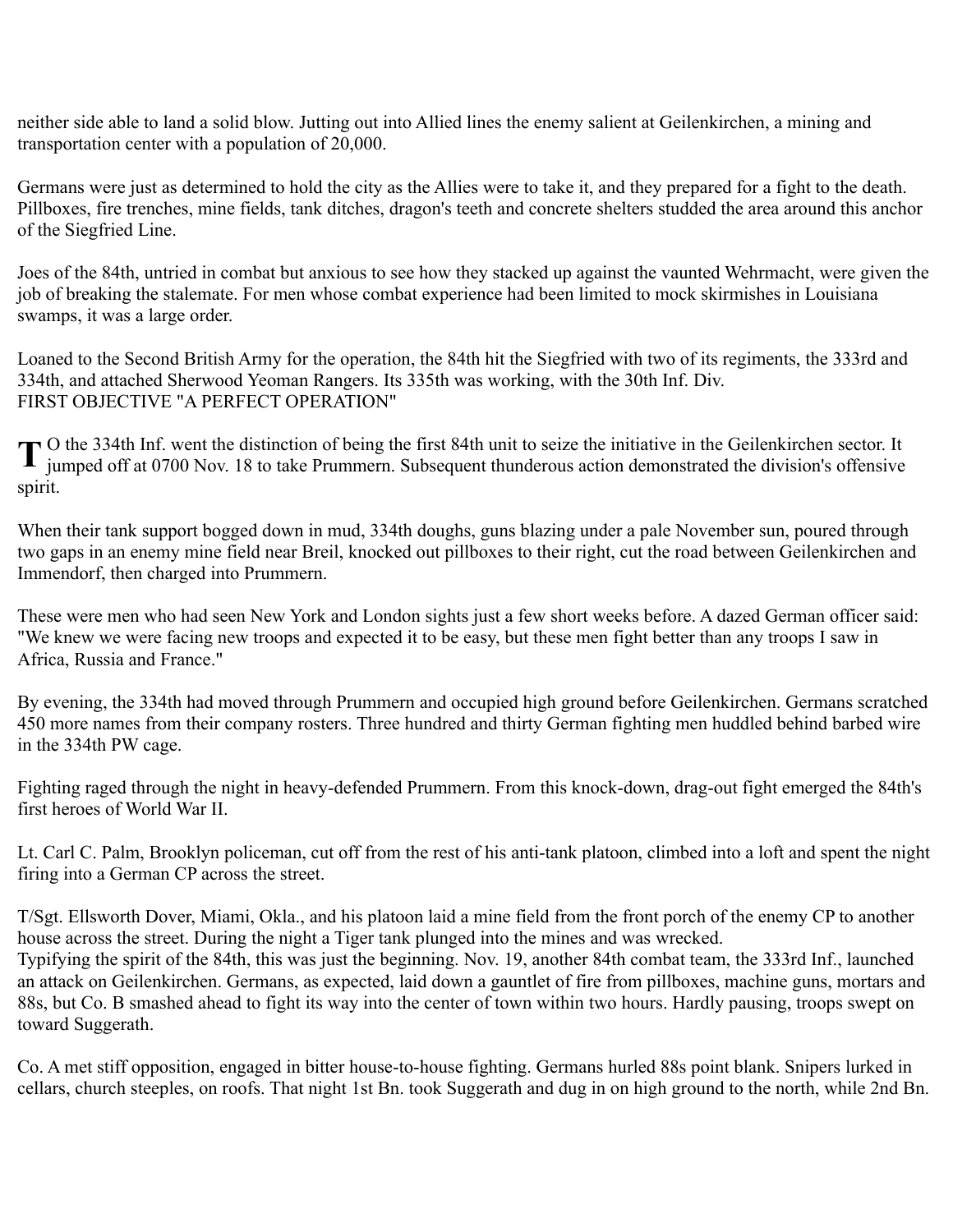cleared Geilenkirchen.

In a few hours, Railsplitters had broken the Geilenkirchen salient and, in crushing the resistance, had taken the second largest German town to fall to the Allies up to that time.

Wes Gallagher, veteran Associated Press war correspondent, wrote of the operation: "It was revealed today that the 'Railsplitting' 84th Division was the American unit which teamed with the British to capture the German stronghold of Geilenkirchen in a "perfect operation."

While infantry did the heavy work, four division engineers claimed credit for being the first Railsplitters in Geilenkirchen. They had followed the infantry advance, had stopped to clear the road of mines. Resuming the march, these engineers took the wrong road and found themselves in the middle of the blazing town. To make certain no one contested their claim, they brought back 47 prisoners as proof.

In the next few days, Railsplitters pushed on from Prummern and Suggerath to consolidate newly-won positions. Resistance came chiefly from topflight Panzer Grenadier and SS troops. Gen. Bolling said: "The crack P4nzer Grenadier and SS troops looked no different than those that were met in the initial stages of the campaign."

AILSPLITTERS were detached from the Second British Army Nov. 23 and joined Ninth Army, XIII Corps. The Ninth **R** AILSPLITTERS were detached from the Second British Army Nov. 23 and joine was an offensive army and the 84th became one of its hardest-hitting spearheads.

Back to the division came its still-fresh 335th Inf., operating during the early phases of the 84th drive with the 30th Inf. Div., and the 2nd Armd. Div.

Before dawn Nov. 29, the 335th attacked Lindern, part of the Siegfried's formidable Wurm-Beeck-Leiffarth-Lindern triangle. Enemy infantry resistance, backed by pillboxes and tanks, was fanatic.

Lt. Creswell Garlington, Jr., Rollo, Mo., his platoon held up by machine gun fire, crawled 300 yards to knock out two guns with hand grenades. Lt. (then Pfc) Michael Citrak, Endicott, N.Y., silenced two others.

Sgt. (then Pvt.) Robert L. Nordli, Milford, Ia., saw six Germans running from a pillbox. One shell from his bazooka dropped them.

Two Co. K platoons, with Lt. Garlington's unit, Co. I., fought into Lindern at daybreak. They held the town against fire from all sides until help arrived.

Beeck was easier. Railsplitter artillery poured such a heavy barrage into the village that harassed Germans withdrew that afternoon. Two 333rd Inf. companies and two troops of the 113th Cav. Group, attached to the division, entered the town that night.

Elements of the 333rd and 334th ripped through the staggering Germans, taking high ground west of Lindern and north of Beeck. Furious fighting raged for Lindern during the night. Four or five Germans slipped back into the town and wounded a battalion commander, but sharp-eyed Railsplitter riflemen cut them down. By nightfall, Jan. 30, there was no question of who controlled Lindern and Beeck. The division was there in force and had no intention of leaving.

Germans had little time to catch their breath. December was only two days old when doughs went after Leiffarth which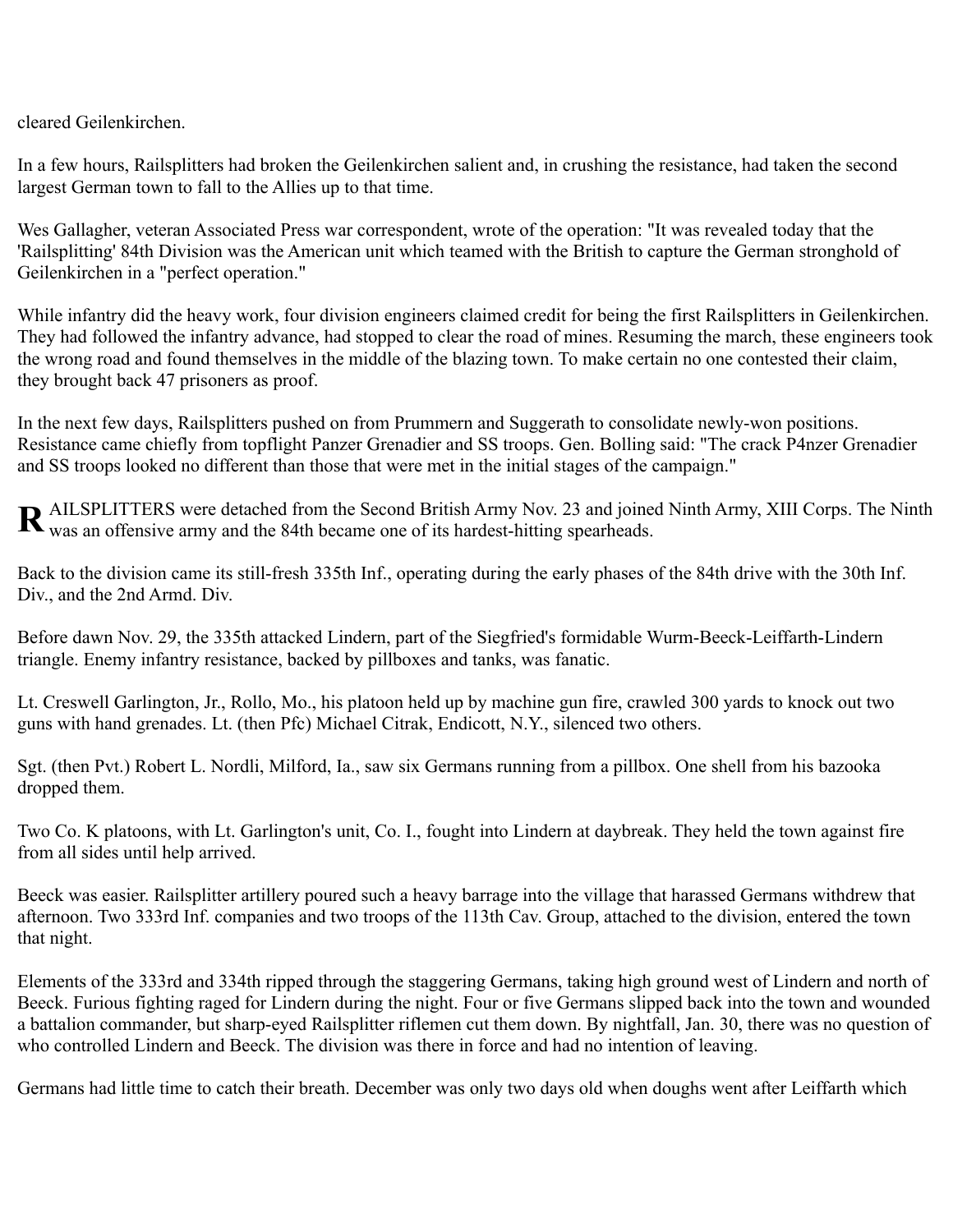fell before a perfect infantry-artillery operation.

The 909th FA rocked Leiffarth with a vicious barrage at 1200. Simultaneously, a smoke screen blocked the enemy's view of the town and high ground to the south. Five minutes later, when the artillery concentration shifted to Wurm, Mullendorf, Flahstrass and Hornsdorf, Cos. A and B, 334th, jumped off. Never more than 50 yards behind the artillery -- "so close they looked as if they were walking midst the bursting shells" -- 84th Joes moved into Leiffarth, dug in north of the town. The operation required only half an hour.

Germans struck back the next morning with tanks and infantry. Div. Arty. and bazookas quickly blotted out the attack, Railsplitters broke up a second counter-thrust before it could get started.

In preparation for future operations, the 84th spent the next few days in special training for assault on pillboxes. Suddenly, Krauts counter-attacked in the Leiffarth area, their most ambitious assault against the 84th up to that time.

Two Wehrmacht battalions smacked Railsplitter lines, one against the 335th's 2nd Bn., the other against the 334th's 1st Bn. Within four hours, doughs had blunted the thrust. One group of 200 enemy was boxed up. There were two choices -retreat through mine fields or surrender. A German battalion commander was killed, his successor captured. This thrust cost the enemy 80 dead, 200 wounded, 73 prisoners.

Railsplitters had unfinished business -- taking Wurm and Mullendorf. First Bn., 334th, cleaned up Wurth in less than two hours Dec. 18. German prisoners complained of the paralyzing artillery barrage preceding the infantry attack. While 1st Bn. was taking Wurm, Maj. (then Capt.) James V. Johnston, Portland, Ore., led 2nd Bn. against Mullendorf. Within 15 minutes, the major, a six-shooter swinging from his hip, strolled from Nazi headquarters, smoking a cigar and carrying a Nazi party flag.

So ended the original mission of the 84th which had begun with the capture of Prummern a month before. Railsplitters, taking stock, counted 1549 prisoners, 112 pillboxes knocked out.

## TROUBLE-SHOOTERS RACE TO RESCUE

W HILE the division prepared further assaults against the West Wall, Nazis unleashed a do-or-die counter-offensive through the Ardennes in Belgium. Von Rundstedt opened his drive Dec. 16 against a thinly-held line in the F through the Ardennes in Belgium. Von Rundstedt opened his drive Dec. 16 against a thinly-held line in the First Army sector. Three days later, strong enemy forces were penetrating between Houffalize and Bastogne and driving south of Marche toward the Meuse River.

Same day, the 84th was ordered to prepare for a move in the general direction of the German threat. Railsplitters resumed their trouble-shooting role. Preceded by Gen. Bolling and a small staff, the crack 334th Inf. led the division into Belgium, arriving at Marche early Dec. 21. Remaining division elements roared into town later that day. Although the weather was bad, the entire movement was made without the loss of a vehicle.

Railsplitters immediately were faced with problems they had never known in Germany. Information about the enemy was lacking. Reports circulated that German forces in American uniforms and vehicles had spearheaded the drive, that disguised German paratroopers had dropped in rear areas, that Germans were seizing American supply dumps.

The division did know that Germans had overrun an entire American division and had pushed others back as much as 40 miles. The Luftwaffe was out in greater strength than at any time since D-Day.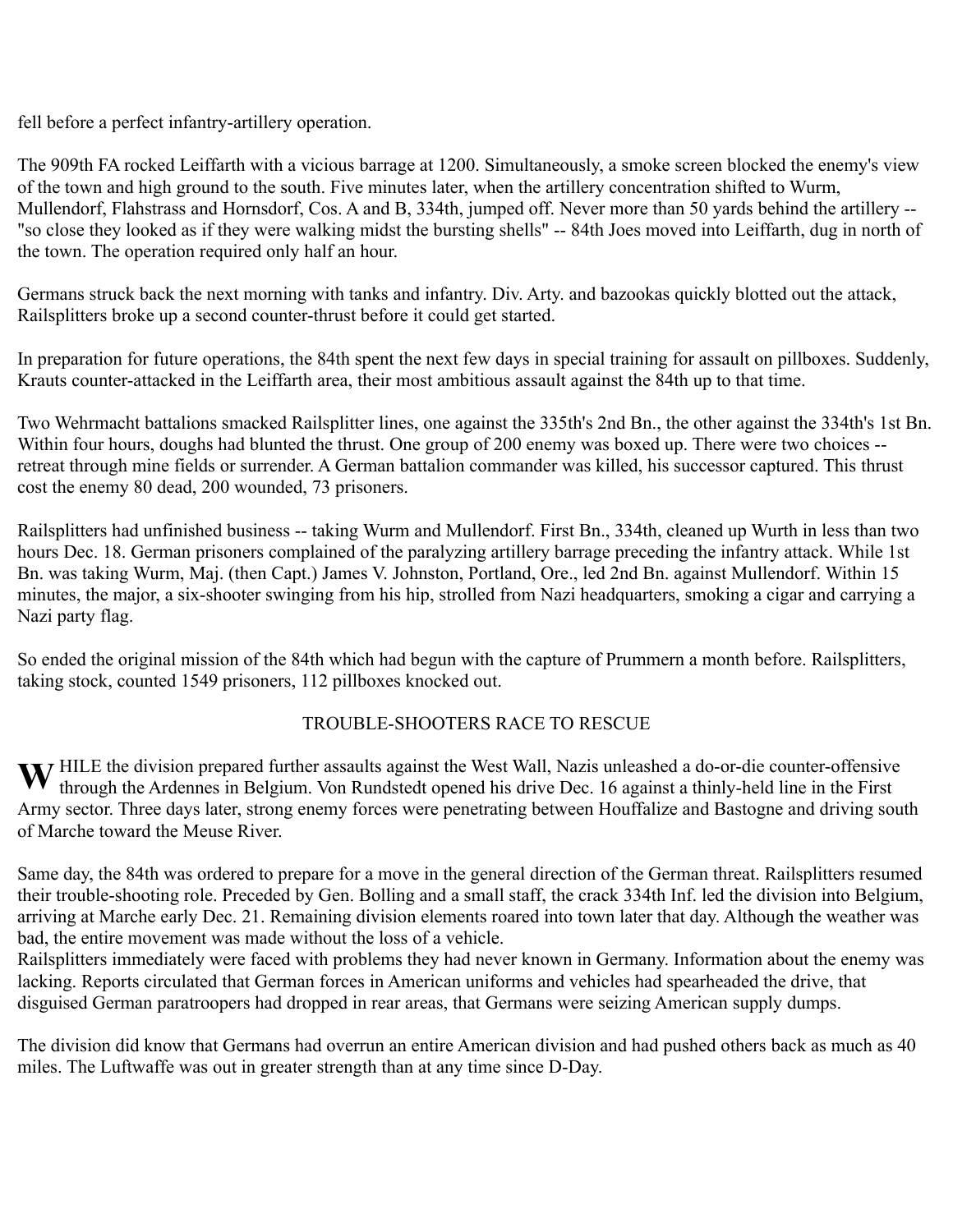As in Germany, the Railsplitter unit which met the enemy onslaught was the 334th Inf. At Hotton, Co. F fought off an attack of seven Mark V tanks, a half-track and 20 infantrymen. Four tanks were destroyed. Co. E repulsed a sharp assault at Hampteau.

In the overall picture, these were mere skirmishes. Establishment of a line was the big job and doughs were ordered to hold rampaging Germans south of the Hotton-Marche road at all cost.

This was no simple job of digging foxholes and waiting. Railsplitters lacked flank support; they were an island of resistance to the all-engulfing tidal wave of German Panzers.

Hatchet Men calmly took positions along a 12-mile front extending from Menil to Hampteau and on to Melreux. Foxholes were spaced every 150 yards.

The greatest danger was a wide flanking movement that would cut the division off from the rear rather than a direct assault on its lines. To prevent this, Gen. Boiling sent out two battalions as a counter recon screen.

Third Bn., 335th, was to hold Rochefort and set up road blocks at Tellin, Grupont, Massigny and Harsin. First Bn., 333rd, shifted to Wanlin, Beauraing and Wellin.

Companies and platoons often operated independently during this confused situation. Co. L, 335th, was cut off between Marloie and Rochefort. Co. K, led by Lt. Leonard R. Carpenter, Fall River, Mass., fought its way out of a trap near Grupont, then joined Co. I in the defense of Rochefort which was under attack by enemy tanks and infantry. Fighting raged for 18 hours, with the Germans losing six to eight tanks. Later, hard-charging Railsplitters smashed into Marloie and relieved Co. L, which had lost all its officers when Germans scored direct hits on the CP.

First Bn., 333rd, the other unit of the recon screen, skirmished almost continually with the enemy. Three times, the battalion knifed its way out of a trap.

Lt. August Hundt, Madison, Wis., showed Germans how Railsplitters can fight even against unfavorable odds. Ambushed while leading a convoy near Wanlin, he drove his jeep full speed ahead, ran down a German, was fired on at point blank range, jumped from his jeep when an anti-tank shell hit it and then hiked back to his lines.

Germans weren't stopping the 84th. Enemy propaganda tabbed Railsplitters as the "Terror Division." That was sufficient praise.

It was bitter cold in the Ardennes. Hills and woods were covered with ice and snow. ' The mercury dropped to zero. Ground was frozen so hard it took five hours to dig a foxhole three feet deep. GIs suffered, but fought savagely.

Surrounded by an entire German company, five members of Co. G,. 334th, knocked out a machine gun, killed or wounded 45 Krauts before returning to their lines.

Lone survivor of his ambushed patrol, Sgt. John E. Bell, Jetersville, Va., killed three attackers, then returned to his company through blinding snow.

Ordered to capture several Germans for questioning, T/Sgt. Harold L. Howdieshell, Dayton, Ohio, crawled forward under heavy machine gun fire. He snatched one Nazi from a foxhole by the nape of his neck, ordered a second out at the point of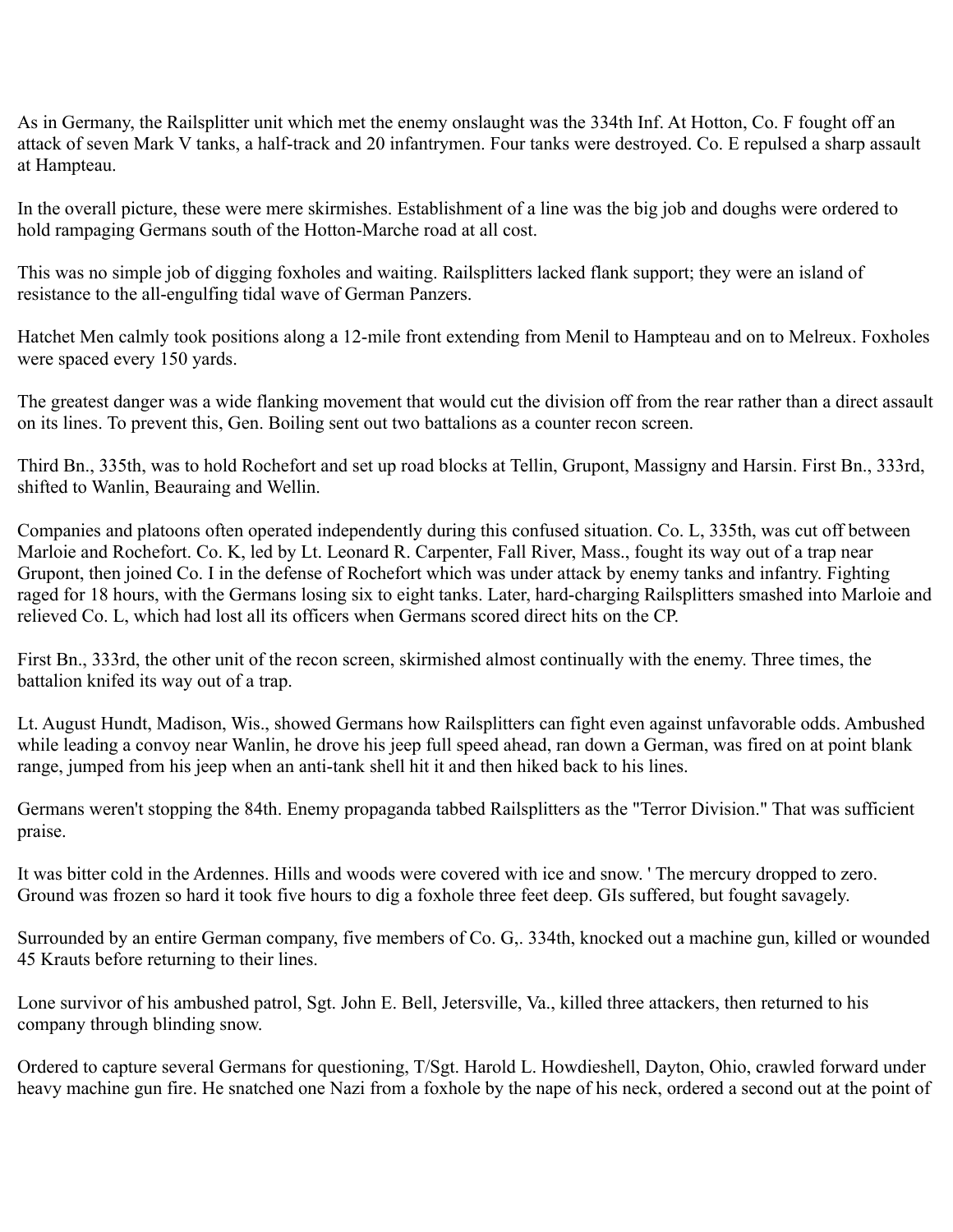his sub-machine gun.

When flaming guns failed, Railsplitters employed other means. Pfc M. L. Johnson, Asco, Tex., a medic, was captured an his way to a battalion aid station. Before night, he had talked his captor into becoming his prisoner.

The 84th fought minor skirmishes for three days before its flanks were filled in by two armored divisions. In the process, some of the Wehrmacht's best Panzer outfits were badly mauled.

W HEN the big attack came, Germans hit the center of the 84th's lines; Third Bn., 334th, spread out before the Verdenne-Marenne-Bourdon triangle, was in a hot spot. By taking Bourdon, Germans would cut the Hotton-Verdenne-Marenne-Bourdon triangle, was in a hot spot. By taking Bourdon, Germans would cut the Hotton-Marche road, whose defense was the division's primary mission.

Because of widely spaced foxholes, Krauts had infiltrated two reconnaissance companies behind Co. I into woods half a mile west of Verdenne, Dec. 23. Supported by Co. A, 771st Tank Bn., doughs attacked the next afternoon.

Railsplitters smashed back as Germans deployed for an attack against Verdenne. While tanks spewed flame, yelling troopers closed in with machine guns and rifles. Panic-stricken Germans attempted to withdraw. The effort came too late. Sixty-seven prisoners were taken.

Simultaneously, another German force drove on Verdenne in a frontal assault, pushing ahead to a chateau 200 yards north of the village. Immediately, Germans began reinforcing their troops, extending the salient further north.

At 0100 Christmas Day, 1944, Co. K, 334th, and Co. L, 333rd, pushed back into Verdenne to catch surprised Germans in holiday celebration. GIs, who spent the day cleaning out Verdenne and the shell-riddled chateau, collected 305 prisoners. Smoking hulks of six tanks and other German vehicles cluttered snowy fields near the village.

Recapture of Verdenne made a pocket of the salient to the north. This pocket was approximately 800 yards long and 300 yards wide in woods midway between Verdenne and Bourdon. Huge cedar trees concealed at least two companies of infantry and five tanks.

Twice before dawn Dec. 26, Railsplitters clashed with Germans in the pocket. First, Cos. A and B, 333rd, launched an attack which was repulsed by heavy tank fire. Later, behind an artillery barrage, Germans struck back with infantry and tanks. Div. Arty. broke up the attack.

Shortly after daylight, Krauts tried to break out and succeeded in pushing 100 yards into the division's over-extended lines before being repulsed. Four tanks broke through to join the five already trapped during the battle.

The see-saw scrap continued all day. Elements of the 354th, along with Co. D, 87th Chem. Bn., smacked the pocket in an attack backboned by Div. Arty. Four German tanks were destroyed.

Before midnight, desperate Krauts pushed tanks and infantry out again, but alert Railsplitters blasted away with everything they had. Three more Nazi tanks were wrecked. Germans withdrew to the woods to lick their wounds.

Meanwhile, another Railsplitter force handed the Wehrmacht a resounding blow when Germans attempted to break through at another point further north, between Marenne and Hampteau.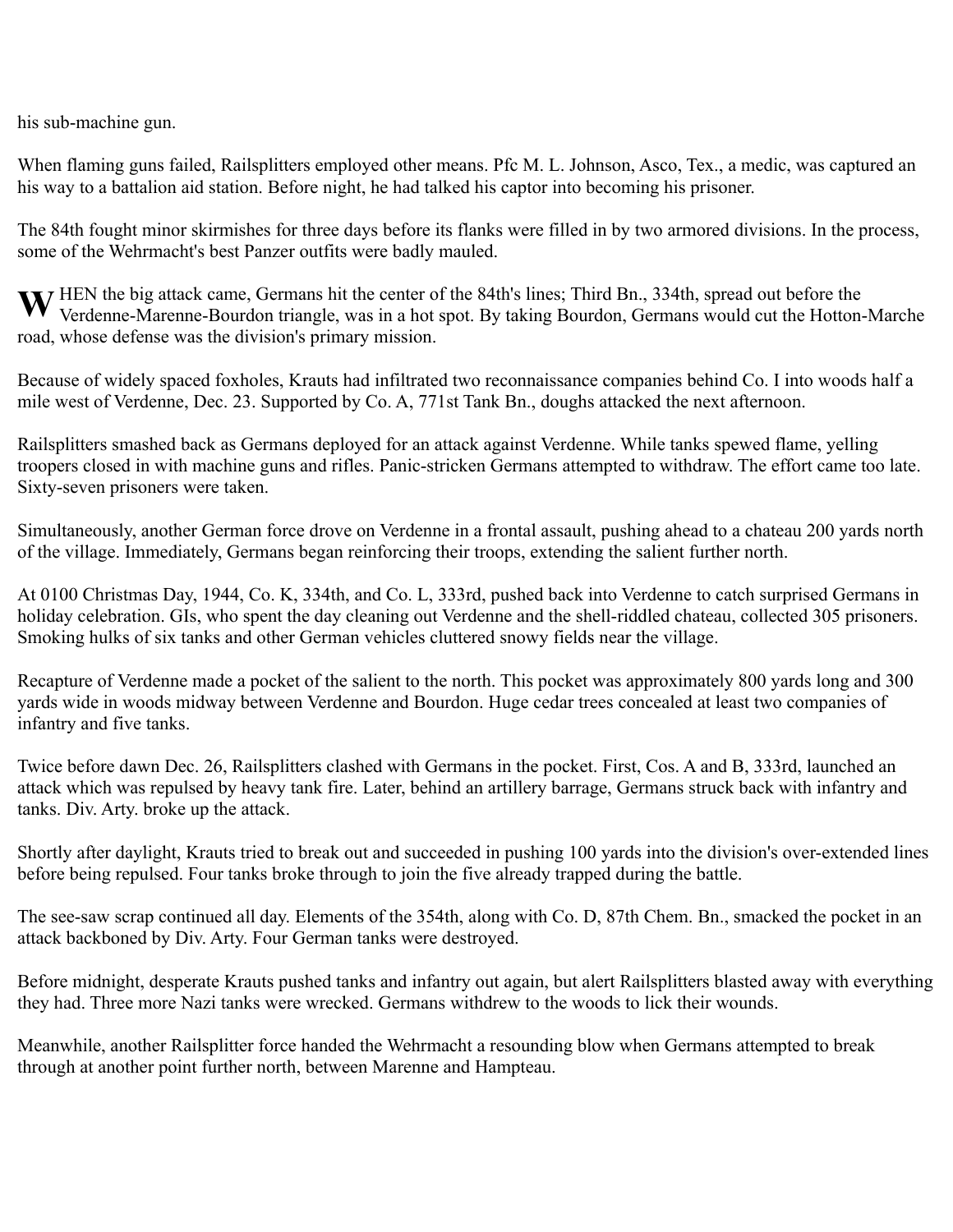Eight tanks, ten half-tracks, several motorcycles, jeeps and 80 infantrymen struck the positions held by Co. I and a machine gun section of Co. M, 333rd. Hitting a string of mines planted across the road, the lead tank exploded, careening into a ditch. Bazooka teams went to work on the other tanks.

Pfc Clarence E. Love, Cherry Valley, Ark., and Pfc Alex V. Tiler, Paris, Tenn., set a second tank afire, while Pfc Carl R. Tisdale, Parteskala, Ohio, and Pfc Robert C. Holloway, Englewood, Calif., blew tracks off a third. Sgt. James M. Scanlan, Danville, Ky., a one-man team, scored a hit on the fourth, then saw it strike a mine and explode.

The second wave of tanks ran through Co. I's positions. One hit another mine. Sgt. Jesse Tenpenny, Morrisson, Tenn., and Pvt. Stephen Theil, Beaver, Pa., bagged a sixth with their bazooka. Two German half-tracks tried to bull their way through, but Sgt. Scanlan sent one into a mine field and set the other afire with his sizzling bazooka. Hand grenades killed two motorcyclists who had opened fire on him.

In half an hour, the flight was over. Germans fled to a nearby hill. Artillery was called and the big guns splattered them and their equipment all over the hillside. Seventeen wrecked vehicles later were counted.

What was left of the pocket at Verdenne produced still another battle. Railsplitter artillery blunted still another attack. When the shooting ceased, a patrol shoved forward, scooped up 15 prisoners and returned with the report that the pocket no longer existed.

#### "THESE GIs CAN DO ANYTHING"

ERMANS had repeatedly attacked the Railsplitters -- Hatchet Men as they chose to call them -- and had been set back G ERMANS had repeatedly attacked the Railsplitters -- Hatchet Men as they chose to call them -- and had been set<br> **G** on their heels, suffering heavy losses. In the 334th's 3rd Bn. sector alone, the enemy had lost 16 tanks tracks, an armored recon car, three motorcycles.

Said Maj. Gen. J. Lawton Collins, VII Corps Commander, to Gen. Bolling: "The Army and the Corps Commanders have commended the division for its fine work since its arrival here. We nearly have them beaten. We must keep holding them."

The crushing battles near Verdenne and Menil had been enough for the Germans. As early as Dec. 27, prisoners admitted that the 116th Panzer Div., which had been one of the units facing Railsplitters, no longer existed as a fighting force. Germans again were on the defensive.

A decorated veteran of World War I, Gen. Bolling showed admiration for American doughs when he said: "I'm forever amazed at what these GIs can do -- anything!"

Railsplitters had been fighting with little rest for 45 days in raw weather. Harold Denny, veteran observer for the New York Times, wrote that conditions in the Ardennes were the worst in which American troops ever had fought.

HEN the command had decided to push back the Germans without delay, the 84th was called for a leading role. Gen. W HEN the command had decided to push back the Germans without delay, the 84th was called for Bolling, completely confident of his troops' ability, pronounced the division fit for any mission.

Railsplitters turned over their positions south of Marche to British troops Jan. 2 before rushing to the upper Ardennes to jump off in a new attack. The 84th now was teamed up with the 2nd Armd. Div.

Spurred by fanatical officers, Krauts resisted strongly. They had the advantage of dug-in positions, mine fields, road blocks. German artillery and mortar fire were heavy.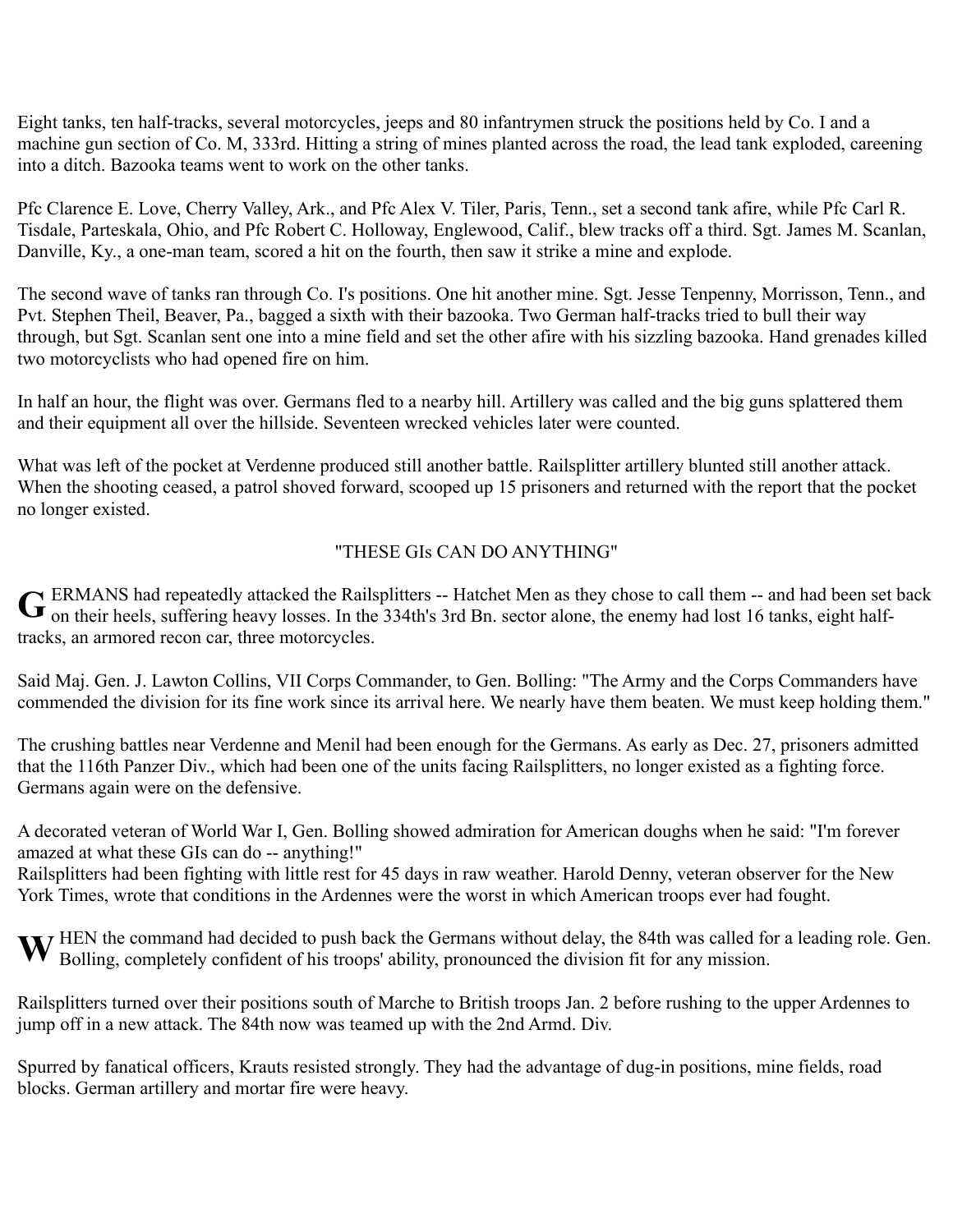Weather was against the doughs. Although Railsplitters primarily functioned as support for tanks they usually led each assault. Several times doughs found it necessary to attack unsupported by armor, which was contrary to orders. The reason was that heavy tanks couldn't move forward on slippery roads. Driving snow almost blinded charging riflemen. Correspondents covering the campaign gave the weather and German resistance equal space.

Railsplitters plunged through deep snow to hit the Germans just as hard as they had at Geilenkirchen and Menil. Within three days, the enemy suffered such heavy losses that he grudgingly began a withdrawal.

Second Bn., 333rd, overran Marcouray. Bedraggled, cold German prisoners were stunned. "We were told to expect armored attacks and didn't know what to do when infantry attacked," they told interrogators.

If Germans resorted to new warfare tricks to meet difficult situations, Railsplitters proved they weren't born yesterday. Twice repulsed in attacks on a small village, 1st Bn., 335th, under Maj. William C. Stone, Brownwood, Ga., pulled one for the books. The major sent a rush order to QM for enough white woolen underwear to outfit the whole battalion. Doughs pulled long johns over their normal battle dress, advanced 900 yards across an open field and got within 100 yards of the village before sighted. Eight German tanks pulled out, followed by the infantry, which absorbed a solid drubbing.

First Bn., 334th, took Cielle Jan. 8, while 3rd Bn., 335th, bore down on the important town of Samree. Here, Germans fought viciously, groups of eight to ten tanks attacking north of the town. By nightfall next day, heavy losses forced them to withdraw. Troops of the 335th marched into the shattered town the next morning.

Elite SS troops were taking a terrific lacing. By now, Railsplitters virtually had destroyed the 2nd SS Panzer Div. Germans rushed forth the 9th SS Panzer Div., but it fared no better. The 84th rolled onward. Patrols of the 334th found Laroche, a key communications center, practically deserted. Cavalry units attached to the division hardly bothered to occupy it next day when they moved through.

Germans, who envisioned Christmas in Paris when they launched their December counter-offensive, now ran like beaten dogs. Railsplitters gave them little time to reflect on their misery.

Swift-advancing doughs grabbed Berismenil; cavalry seized Barzee and Mabage. Next, Railsplitters gobbled up Nadrin, Filly, Petite Mormont, Grande Mormont, Ollemont.

Maj. Roland L. Kolb, Fond du Lac, Wis., CO of 1st Bn. 334th, took a personal hand in disrupting German organization. Leading a five-man patrol into the woods behind enemy positions near Nadrin, he stuck a pistol into a tall man walking in the forest. His prisoner commanded the battalion facing him. The Nazi was astounded by the speedy, silent approach.

Houffalize, where the Germans were expected to make a stand, was the next big objective in the drive against the Bulge. But soundly whipped Nazis hardly paused in their retreat. A 333rd patrol under Lt. Jack Geneser, Chicago entered the town Jan. 16.

Earlier that day, a patrol under Lt. Blankenship, established contact with Third Army south of Laroche to close the gap. The 84th was commended by VII Corps for being the first division to gain its objective.

Railsplitters weren't finished despite two months of continuous battle. Cold mists concealed three key villages -- Gouvy, Beho, and Ourthe. In its last Belgian, operation, the division was assigned the mission of taking, holding these points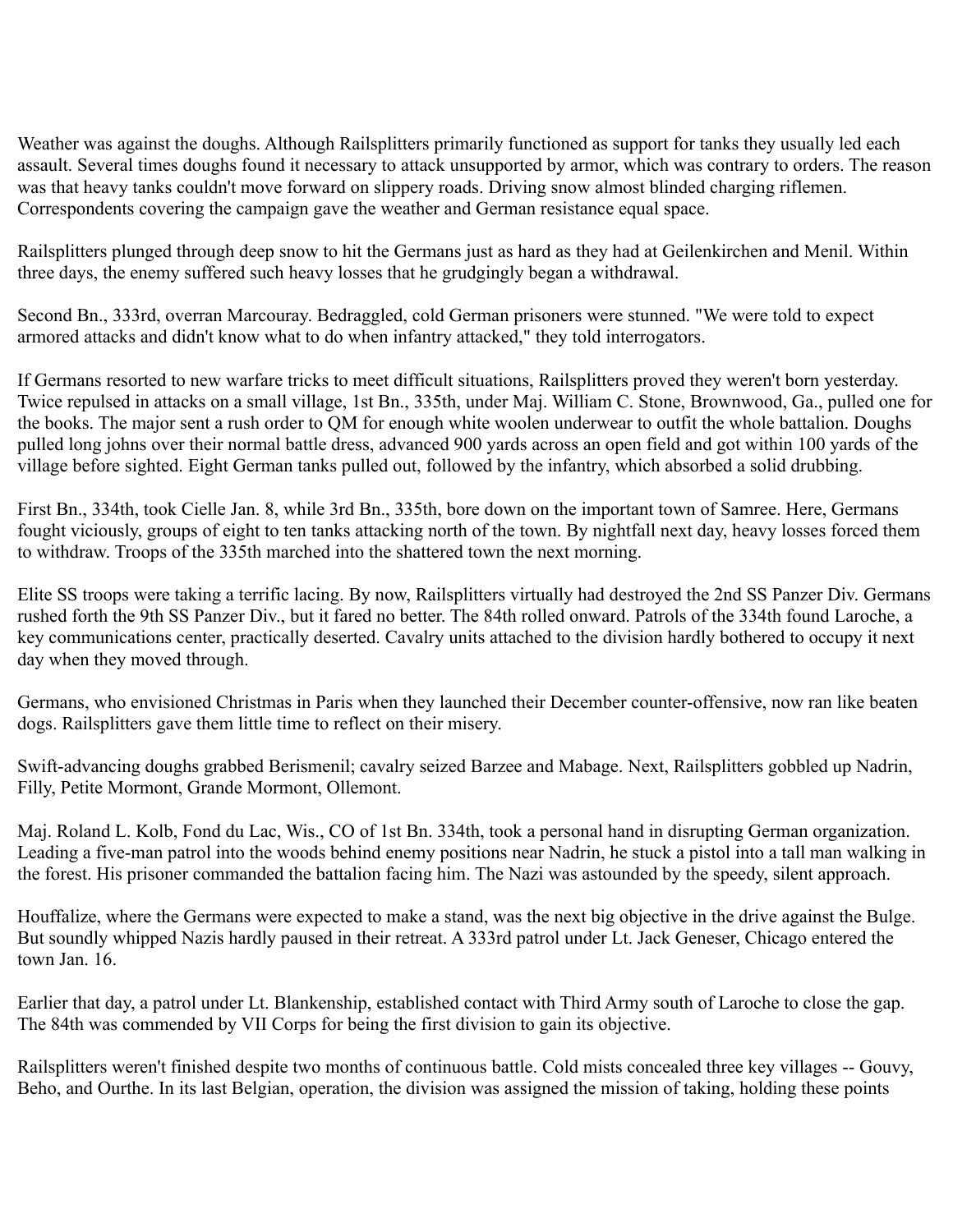midway between Houffalize and St. Vith.

Second Bn., 335th, jumped off Jan. 22 with its sights set on Gouvy. Withdrawing after stubborn resistance, Germans left a road block in front of the town. This obstacle overcome, Co. G entered the objective only four hours after the attack was launched.

Meanwhile, elements of the 334th assaulted Beho, a communications center. Against heavy opposition, 3rd Bn. swept into the town next day.

The 84th's Belgium mission was a closed chapter.

#### A REPUTATION IN RECORD TIME

IN late March, 1945, Railsplitters stood on the banks of the historic Rhine, eagerly awaiting the signal that would send them across the river into the heart of Germany.

Back in November, new to combat, they had attacked the Geilenkirchen sector of the Siegfried Line, knocking out 112 pillboxes and bunkers within a month. Then they were rushed to the Ardennes in December to help stem von Rundstedt's counter-offensive and drive back the Germans. In January, they moved secretly to an assembly area in Holland. The Allies prepared for the last round against the foe.

Before they could meet the bulk of the German armies, these doughs had to cross the small but treacherous Roer River. Allied commanders planned carefully. The 84th, resting after the Ardennes battles, was picked to play a prominent role. Early in February, Railsplitters moved to positions along the river under cover of darkness. Feb. 23 was D-Day; 0330 was H-Hour.

A thunderous, 45-minute artillery barrage opened the attack. Amid bursting shells, 1st Bn., 334th, pushed off in assault boats. First waves received little opposition as Nazis were caught off guard.

Soon after the attack began, engineers had thrown bridges across the river and infantry streamed to the opposite shore. Anti-aircraft batteries drove off German planes sent over the bridges in bombing and strafing attacks.

Once across the Roer, the division experienced particularly heavy artillery and mortar fire. The advance roared ahead, Korrenzig fell, then Baal, Matzerath, Hoven, Golkrath, many others.

Battle-wise now, Railsplitters still kept their sense of humor. When his 3rd Bn., 334th, took Baal, Lt. Col. William J. Sutton, Fort Worth, posted an "Annexed to Texas" sign on a tree just inside the city limits.

Under sledge-hammer blows from division forces, German opposition weakened. Gen. Bolling sent a a motorized column battering into German lines Feb. 27.

Commanded by Brig. Gen. John H. Church, Asst. Division Commander, this task force was composed of the 334th Inf. motorized; 771st Tank Bn., attached to the division; 326th FA, and smaller units.

Riding this time, 334th troopers lashed machine guns to the sides of trucks. First Bn., aboard tanks, was the point. Task Force Church moved out with all guns blazing. Behind, on foot, followed the 333rd and 335th.